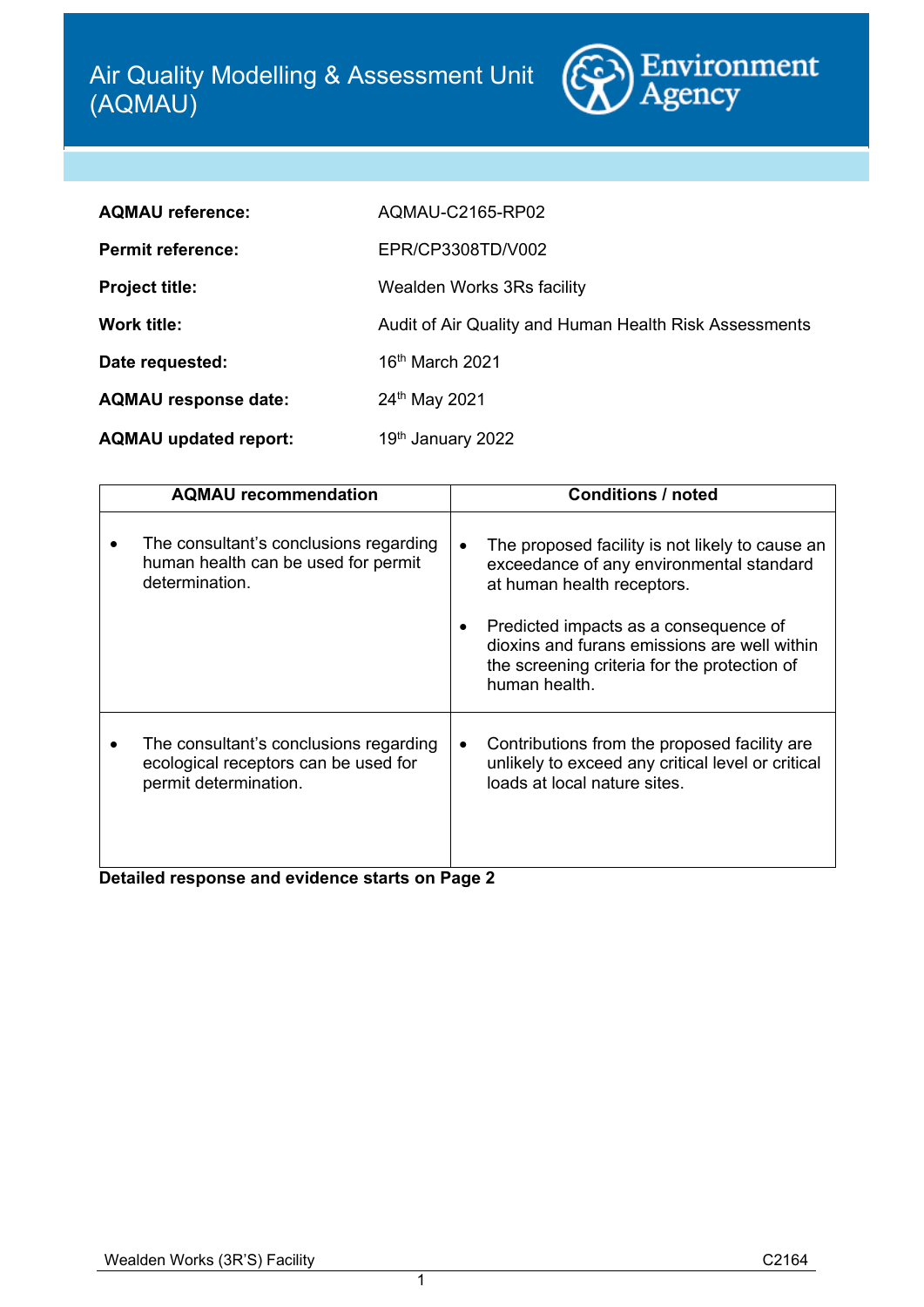# **1. Summary of work request**

- 1.1 The National Permitting Services (NPS) Installations Bristol team have asked the Air Quality Modelling and Assessment Unit (AQMAU) to audit an air quality assessment<sup>1</sup> and a human health risk assessment<sup>2</sup>. The assessments support an application from Britaniacrest Recycling Limited to add an incinerator to their already existing waste site at Langhurstwood Road, Horsham, West Sussex.
- 1.2 RPS group Limited (the consultant) conducted the air quality assessment (AQA) and the abnormal emission assessment on behalf of the applicant. Gair Consulting limited has undertaken the Human health risk assessment<sup>3</sup> (HHRA) on behalf of the applicant.

# **2. Conclusions that lead to AQMAU recommendations**

- 2.1 The consultant's conclusions for human health and ecological receptors are as follows:
	- "The results of dispersion modelling reported in the assessment indicate that predicted contributions and resultant environmental concentrations of all pollutants considered would be of 'negligible' significance".
	- Under abnormal operations, all air quality impacts are considered to have an insignificant effect.
	- Exposure to dioxins, furans and dioxins-like Polychlorinated Biphenyls (PCBs) is not significant.
- 2.2 We have audited the consultant's assessments and conducted our own check modelling and sensitivity analysis to our observations. As a result of our checks, although we do not agree with the exact consultant's numerical predictions, we agree with their conclusions for human health and ecological receptors. We agree with their conclusions regarding abnormal emissions and exposure to dioxins, furans and dioxin like PCBs.

# **3. Evidence for Conclusions**

## **Air Quality Assessment**

- <span id="page-1-0"></span>3.1 The consultant carried out the air quality assessment using air dispersion modelling software ADMS (Version 5.2). They used 5 years of meteorological data observed at Charlwood between 2011 and 2015, approximately 9 km north-east the proposed facility. We have conducted sensitivity analysis using our own meteorological data. We have UK Met Office licensed meteorological data from 2003 to 2007 (5 years of data). Changes in land use at meteorological stations, such as urbanisation, and technological advances in meteorological observation equipment are the main factors that lead to some meteorological datasets becoming outdated. There are no such issues with our meteorological data. Our modelling checks with our own meteorological data indicates agreement with applicant's conclusions.
- <span id="page-1-1"></span>3.2 The consultant has used a surface roughness length for the dispersion site of 0.5 m, representative of parkland and open suburbia. The land use around the facility is industrial and rural and, therefore, a mix of surface roughness values are likely to be reasonably representative. The consultant considered a surface roughness for the meteorological site of 0.5 m which it is unlikely to be appropriate. We have performed sensitivity to different surface roughness at both the dispersion and meteorological site. Our checks considered sensitivity to a value of 0.3 m for the dispersion site to represent the agricultural area to the east and west of the site. For the meteorological site, we

 $\overline{2}$ 

<sup>1</sup> <sup>1</sup> Environmental Statement Chapter 7 Air Quality and Odour, March 2018 (RPS) Wealden 3R's Facility

<sup>2</sup> Air Quality Assessment of Abnormal Operations (RPS), September 2020

<sup>3</sup> Wealden Works Recycling, Recovery and Renewable Energy Facility; Human Health Risk Assessment, Gair Consulting Limited, September 2020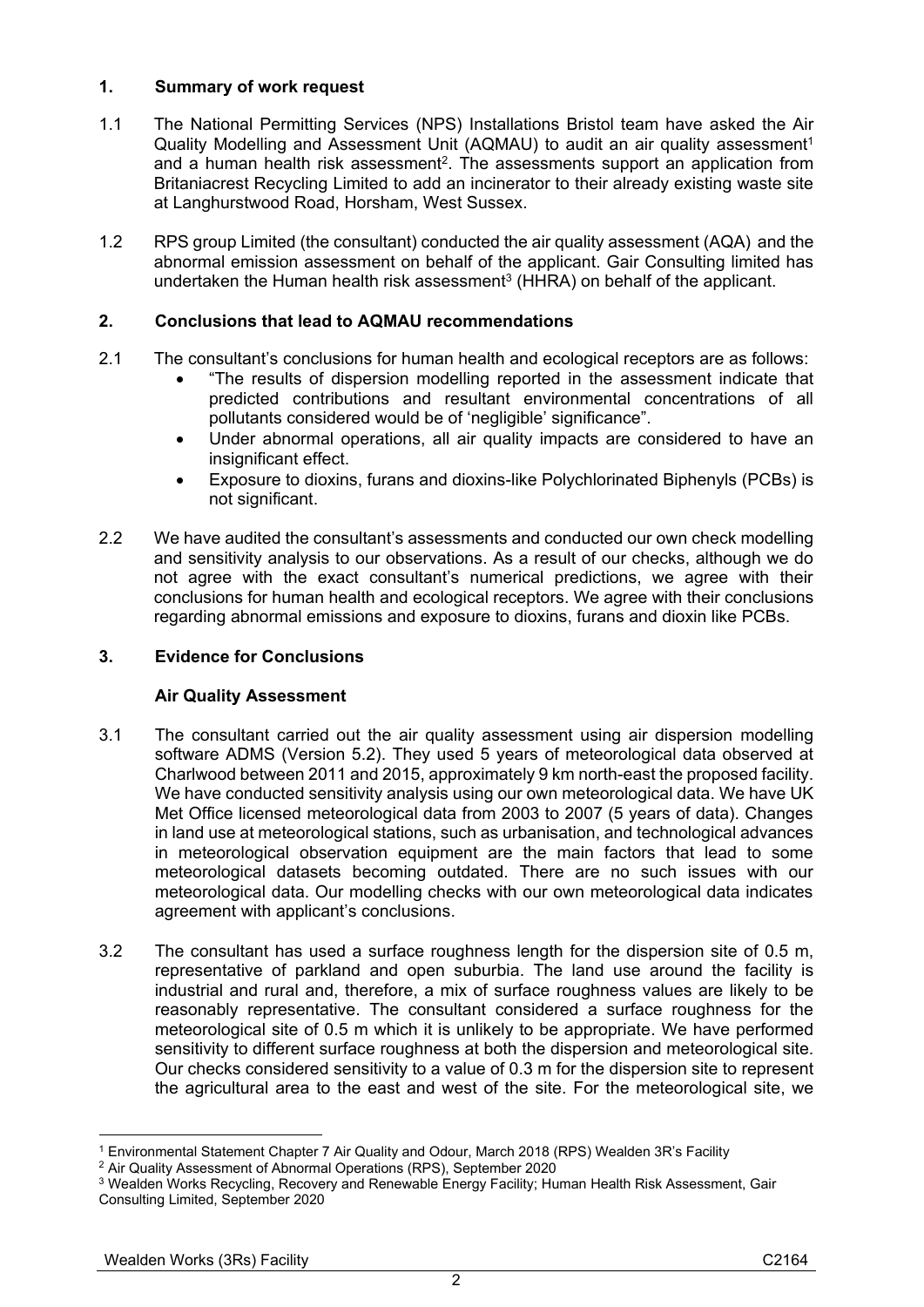considered values of 0.2 m to represent the agricultural (minimum) likely to be representative.

- 3.3 The consultant's modelled emissions presented in table 7.8 correspond to the Emission Limit Values (ELVs) from the Annex VI Part 3 Waste Incineration of the Industrial Emissions Directive (IED) and the upper range emission concentrations mentioned in the Reference Document on the Best Available Techniques (BREF) 2006 for Waste Incineration. They have considered emission concentrations from the BREF published in 2019 in the appendix 7.7, based on the maximum values of the best available technique (BAT) associated emission levels (AELs). We were able to replicate their emission rates for most pollutants and where not, we have tested sensitivity assuming the highest pollutant mass emissions.
- 3.4 The consultant has used background pollutant concentrations from a variety of data sources: local authority monitoring, Defra background maps, heavy metals and polycyclic aromatics networks, acid gas and aerosol networks and toxic organic micro pollutants network. Their selected background data indicate that there is headroom for most pollutants. We have reviewed the applicant's background and selected reasonably conservative background concentrations, based on the data available. There are currently two Air Quality Management Areas (AQMA) declared by Horsham District Council. However, the closest AQMA declared in 2011 is located 12 km south of the site, unlikely to be affected by the emissions from the facility. We have evaluated whether this is the case.
- 3.5 The consultant appropriately modelled the effect of buildings on the dispersion of stack emissions. Modelling incorporated the use of four buildings, however, our checks indicate that these are unlikely to affect dispersion of pollutants due to their height relative to the 95 m the stack. Sensitivity has been considered with and without buildings to evaluate the influence of building downwash.
- 3.6 The consultant has included terrain data from the Ordnance Survey. The site is located in an area that is relatively flat, however, there are gradients above 1 in 10 that can influence dispersion of pollutants. These locations are approximately 700 m north and approximately 1.2 km north east of the site. We have conducted sensitivity analysis using our own terrain data.
- 3.7 The consultant has modelled impacts from the facility across two grids. The first grid is a 10 km by 10 km with a resolution of 100 m, based on the stack height of 95 m. The second grid is a 3 km by 3 km grid with a resolution of 30 m. We consider this a reasonable approach.
- 3.8 The consultant has used eight discrete receptors to represent human exposure. We have included a total of nine additional receptors to ensure that the worst case receptors are captured.
- 3.9 The consultant has assumed 70% long-term and 35% short-term  $NO_x$  to  $NO_2$ conversions. These are in line with our 'worst case' recommended conversion ratios for combustion sources.
- <span id="page-2-0"></span>3.10 The consultant has reported maximum off-site predictions for the pollutants emitting at the IED ELVs in tables 7.18 to 7.20 of the air quality assessment, whereas the assessment of pollutants emitting at the BAT-AELs is presented in the Appendix 7.7. They present predictions at human receptors in the Appendix 7.5. We note the following:
	- The consultant predicted that for all pollutants the process contributions are either insignificant or Predicted Environmental Concentrations (PECs) are below the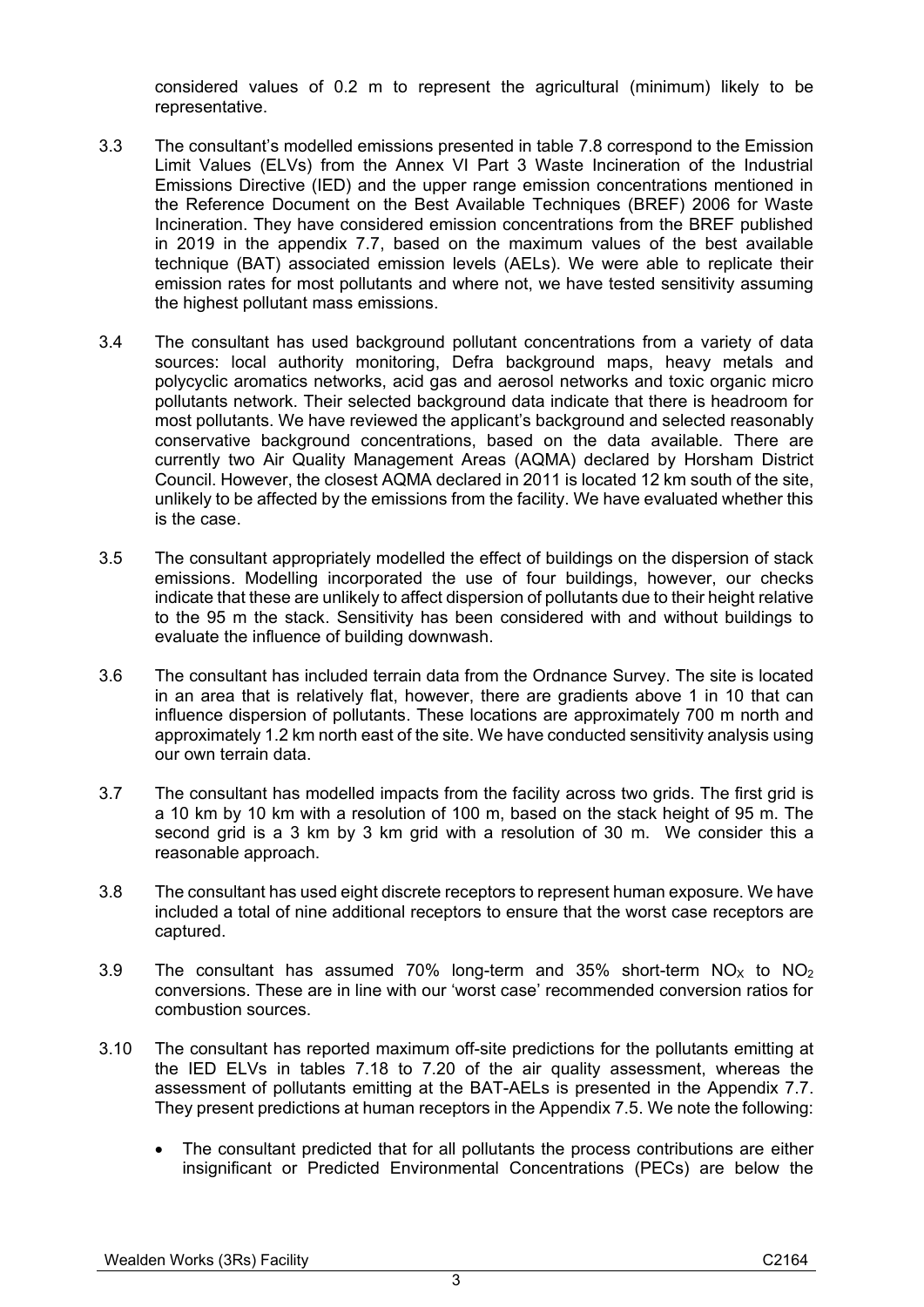Environmental Standards (ES) at areas of relevant exposure for both long-term and short-term.

- The consultant has assessed emissions of  $PM_{2.5}$  against an annual mean environmental standard of 25  $\mu$ g/m<sup>3</sup>. The environmental standard changed to 20 µg/m<sup>3</sup> in 2020<sup>4</sup>. We have included assessment against the lower value in our checks.
- The consultant has modelled group 3 metal emissions following the latest version of our guidance<sup>5</sup>. Their predictions do not indicate exceedances of either the ST or LT ES as a result of emissions from the facility. We note that chromium VI was only assessed at the grid, therefore, we considered predictions at sensitive receptors in our checks.
- New Environmental Assessment Levels (EALs) have been published for arsenic (changing from 3 to 6 ng/Nm<sup>3</sup> annual average), benzene (changing from 195  $\mu$ g/m<sup>3</sup> hourly to 30  $\mu$ g/m<sup>3</sup> daily) and chromium VI (changed from 0.0002 to 0.00025  $\mu$ g/m<sup>3</sup> annual averages). The consultant has not considered assessed the impacts of benzene against any ES. We have considered these in our checks.
- We note the consultant has assessed Benzo[a]pyrene (B[a]p) at an emission concentration that is likely to represent the group of poly aromatic hydrocarbon (PAH), which is conservative. The consultant's BaP assessment at the BAT-AELs presented in the appendix 7.7 does not indicate exceedances.
- We note the consultant has not assessed ammonia (NH<sub>3</sub>) emissions against the environmental standards. We have conducted our own checks against an assumed the maximum ammonia slip of 10 mg/Nm<sup>3</sup> (at 273K, 101kPa, 11% oxygen, dry).
- 3.11 The consultant has assessed abnormal emissions scenarios in relation to Article 46(6) of the Industrial Emissions Directive (IED) for waste incineration plants. This scenario is limited to up to 60 hours per year (less than 0.7% of the year) and will only operate for a maximum of four hours uninterrupted.
- 3.12 The consultant's predicted short term PCs for abnormal emissions are reported in Table 2.1 for  $NO<sub>2</sub>$  and Table 2.3 for all other pollutants. With the exception of arsenic and nickel, PCs are insignificant. When PCs are not insignificant, PECs are below the Environmental Standards. The consultant's predicted long term PCs for abnormal emissions are reported in table 2.2 and 2.4 of their abnormal emissions assessment. PCs are not insignificant however PECs are not predicted to exceed any of the long term ES.
- 3.13 Taking into account the worst case assumptions and low frequency of abnormal operations, the consultant concludes that abnormal emissions would have an "insignificant effect on air quality".
- 3.14 The consultant has conducted a cumulative assessment with Brookhurst Wood Mechanical Biological Treatment (MBT) which is a facility that undertakes anaerobic digestion located approximately 100m north of the Facility. Brookhurst Wood has a single CHP stack which is 15m tall and has emission rates of 0.46 g/s and 0.29 g/s for  $NO<sub>2</sub>$  and SO2, respectively. The consultant concludes that the cumulative effects are not significant. We have evaluated whether the surrounding facilities would affect conclusions.

4

<sup>1</sup> <sup>4</sup> Guidance Air emissions risk assessment for your environmental permit. Available at [https://www.gov.uk/guidance/air-emissions-risk-assessment-for-your-environmental-permit#environmental](https://www.gov.uk/guidance/air-emissions-risk-assessment-for-your-environmental-permit#environmental-standards-for-air-emissions)[standards-for-air-emissions](https://www.gov.uk/guidance/air-emissions-risk-assessment-for-your-environmental-permit#environmental-standards-for-air-emissions)</u> [Accessed on February 2021]

<sup>&</sup>lt;sup>5</sup> Releases from waste incinerators – Guidance on assessing group 3 metal stack emissions from incinerators, Version 4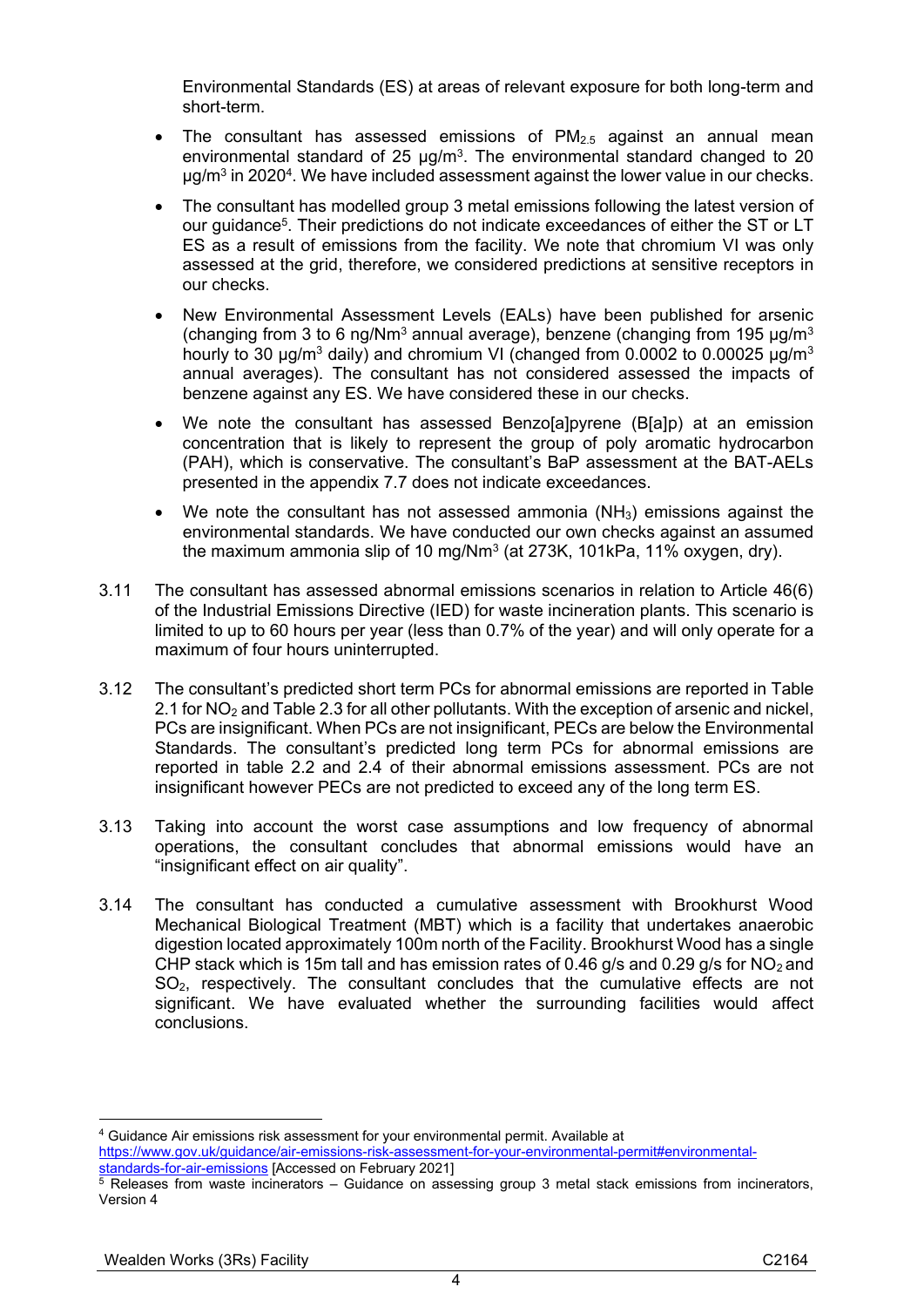#### **Ecological Assessment**

- 3.15 The consultant has identified 19 ecological receptors consisting of sites of special scientific interest (SSSI) and local nature sites i.e. ancient woodlands (AW), local wildlife sites (LWS) and local nature reserves (LNR), within relevant screening distances. The consultant claims that the SSSI is designated for geological reasons and therefore has been excluded. We have included further 37 ancient woodlands within the two kilometres screening distance.
- 3.16 The consultant has assessed the  $NO_{X}$ ,  $SO_{2}$ ,  $NH_{3}$  and HF impacts against their respective critical levels. We observe that PCs at all local nature sites are below the critical levels. We have conducted our own ecological assessment using worst case critical levels presented in Air Pollution Information Service (APIS)<sup>6</sup>.
- 3.17 The consultant's emission modelling shows that nutrient nitrogen and acid depositions PCs at all local nature sites are less than 100% the critical loads. We have conducted detailed modelling against the relevant critical loads presented in APIS.
- 3.18 The consultant concludes that impacts of the emissions from the facility can be screened out as not having a significant effect at all of the identified ecological designated sites.

### **Human Health Risk Assessment**

- 3.19 The consultant has used 'industrial risk assessment program Human Health' Software (IRAP-h View – Version 5.0, IRAP) to predict intake of dioxins and furans and dioxin-like PCBs. IRAP-h View implements the United States Environment Protection Agency (US EPA) Human Health Risk Assessment Protocol<sup>7</sup> (HHRAP). The consultant has assessed emissions of dioxins and furans and dioxin-like Polychlorinated biphenyl (PCBs). Dioxinlike PCBs have been modelled in IRAP-h using Aroclor 1016 and Aroclor 1254.
- 3.20 The human health risk assessment (HHRA) considers the potential for long term health effects of dioxins and furans and dioxin-like PCBs through routes of exposure other than direct inhalation. The consultant has considered direct inhalation, ingestion of soil, homegrown produce (i.e. eggs, milk, poultry, chickens, beef, and pork) and ingestion of breast milk as potential exposure pathways differentiating between residential and agricultural receptors. The intake of dioxins via dermal adsorption of groundwater and surface water and fish has been excluded from the assessment. Having consulted a number of sources to evaluate the potential exposure via fish intake 8 , we consider this to be an unlikely pathway of exposure. We have evaluated other potential pathways in our assessment.
- 3.21 The consultant's modelled emissions profile is shown in Table 2.1 of the HHRA report. These have been calculated on the basis of the Her Majesty's Inspectorate of Pollution (HMIP) 1996<sup>9</sup> congener profile factored by International Toxic Equivalency Factors (TEF) at the IED emission concentration. We were able to replicate consultant's emissions in table 2.2.
- 3.22 The consultant has not considered abnormal emissions in their HHRA. We have conducted our checks assuming emissions are 100 times higher than the IED ELV for 60 abnormal hours per year as a worst case.

<u>.</u>

<sup>6</sup> Air pollution information Service, May 2020, available at<http://www.apis.ac.uk/>

<sup>7</sup> United States Environmental Protection Agency – Human Health Risk Assessment Protocol for Hazardous Waste Combustion Facilities. Sept 2005 www.epz.gov/osw

<sup>8</sup> Centre for Fisheries and Aquaculture Science 2021,<https://www.cefas.co.uk/> Accessed on 11/05/2021

<sup>9</sup> Risk Assessment of Dioxin releases from Municipal Waste Incinerators, Her Majesty's Inspectorate of Pollution, March 1996